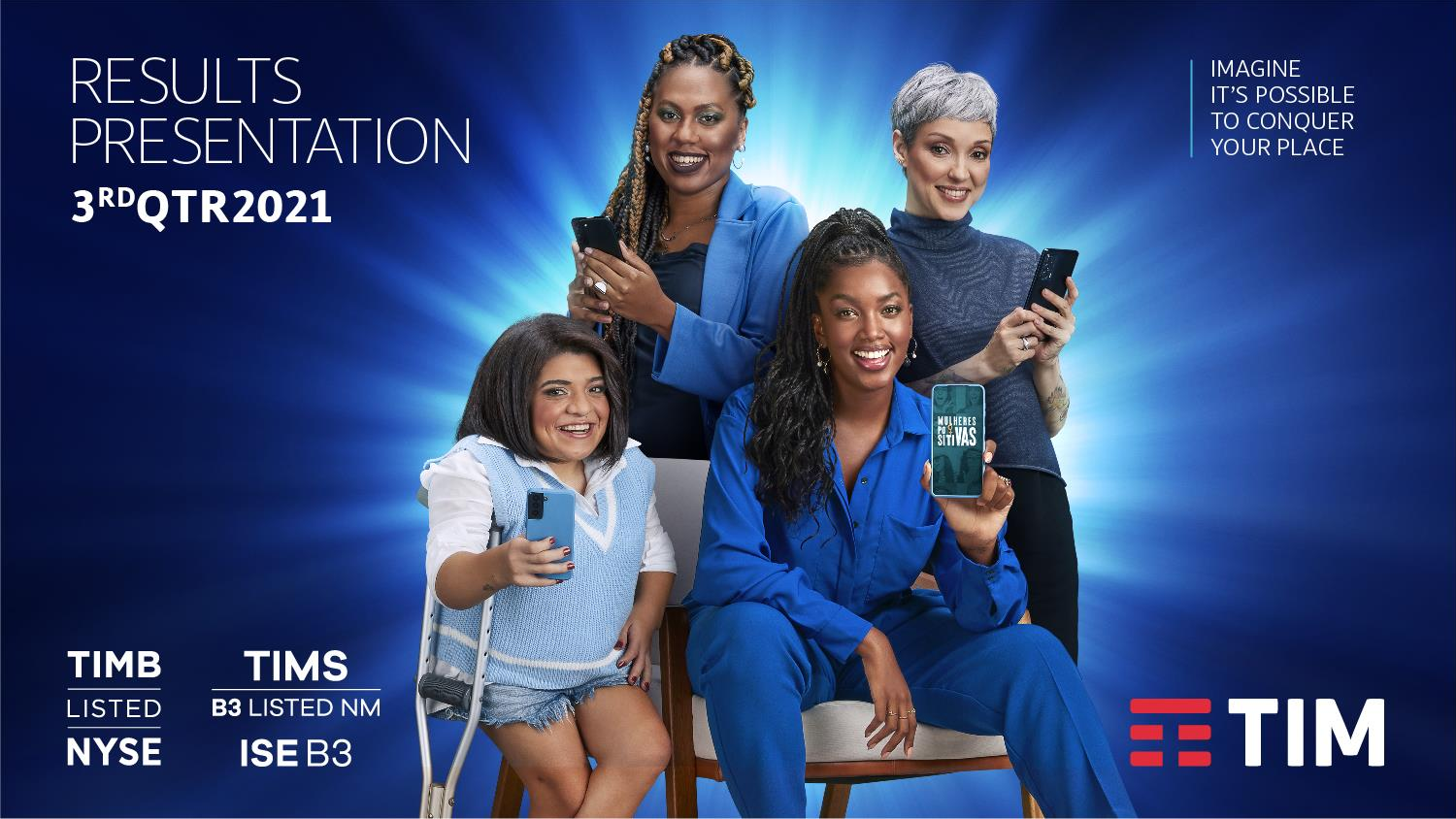# *Disclaimer*



This presentation **contains declarations that constitute forward looking statements** regarding the intent, belief or current expectations of the customer base, estimates regarding future financial results and other aspects of the activities.





**Analysts and investors are cautioned not to place undue reliance on those forward looking statements**, which speak only as of the date of this presentation. TIM S.A. undertakes no obligation to release publicly the results of any revisions to these forward looking statements.



**Financial results are presented considering impacts from IFRS 16 adoption.**

The normalized numbers reported in this presentation are adjusted by the effects listed below.

(1) Due to the reverse incorporation of TIM Participações S.A. by TIM S.A. (former wholly owned subsidiary of TIM Participações S.A.) by the end of August 2020, 2020 results present TIM S.A.'s figures, in accordance with the company's financial statements (ITR and DFP). In order to provide an adequate comparison from the economic standpoint, 2019 (and previous) data disclosed reflect that in TIM Participações's financial statements.

(2) Operating Costs normalized by M&A transactions administrative services (+R\$ 7.7 million in 3Q21). Net income normalized by tax credit and other effects (+R\$ 527 million in 3Q21). 2019 and 2020 normalized effects as presented in the 4th quarter release.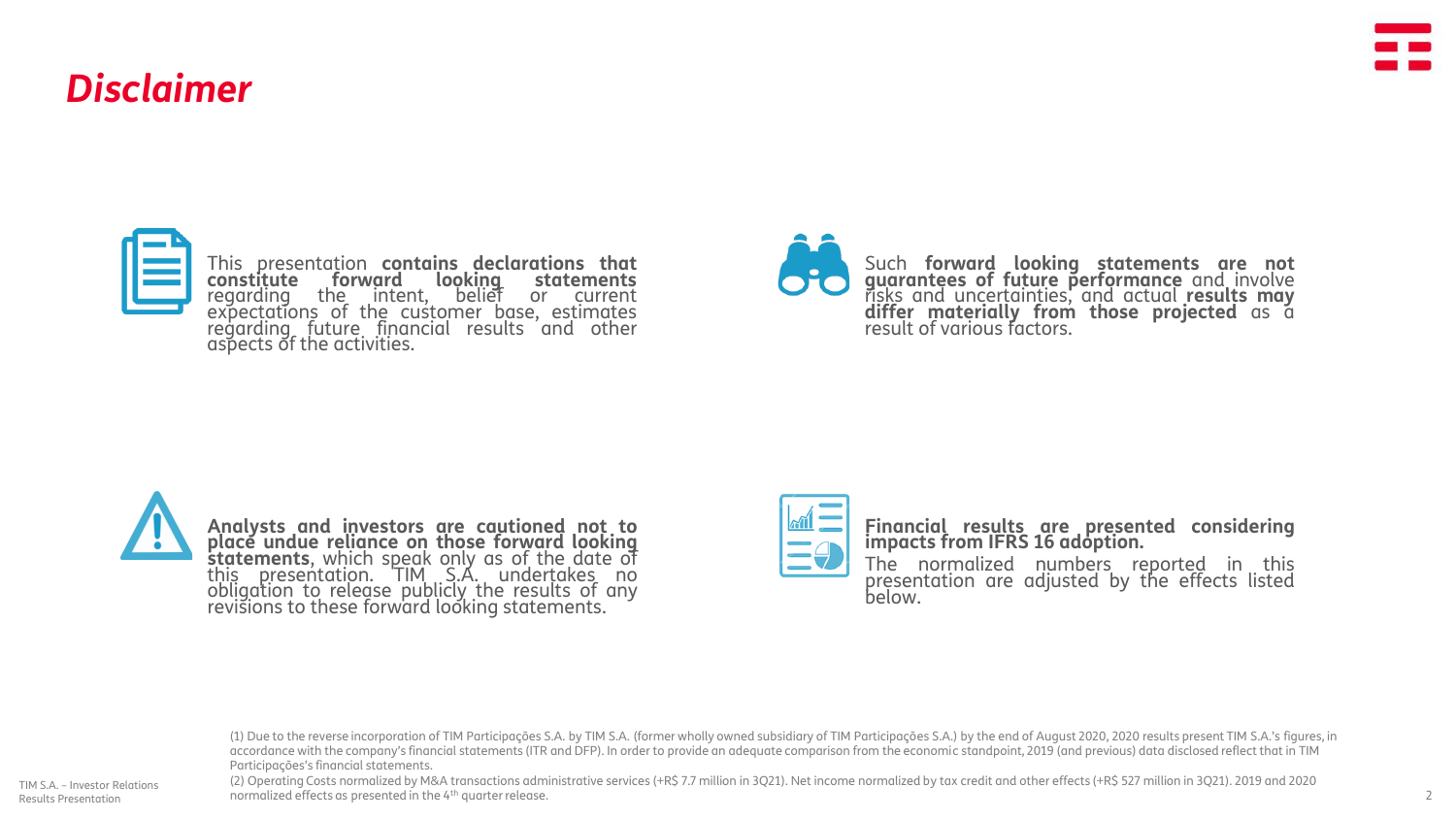### **Highlights**

# *Recovery Consolidation: Significant Results Being Consistently Delivered*

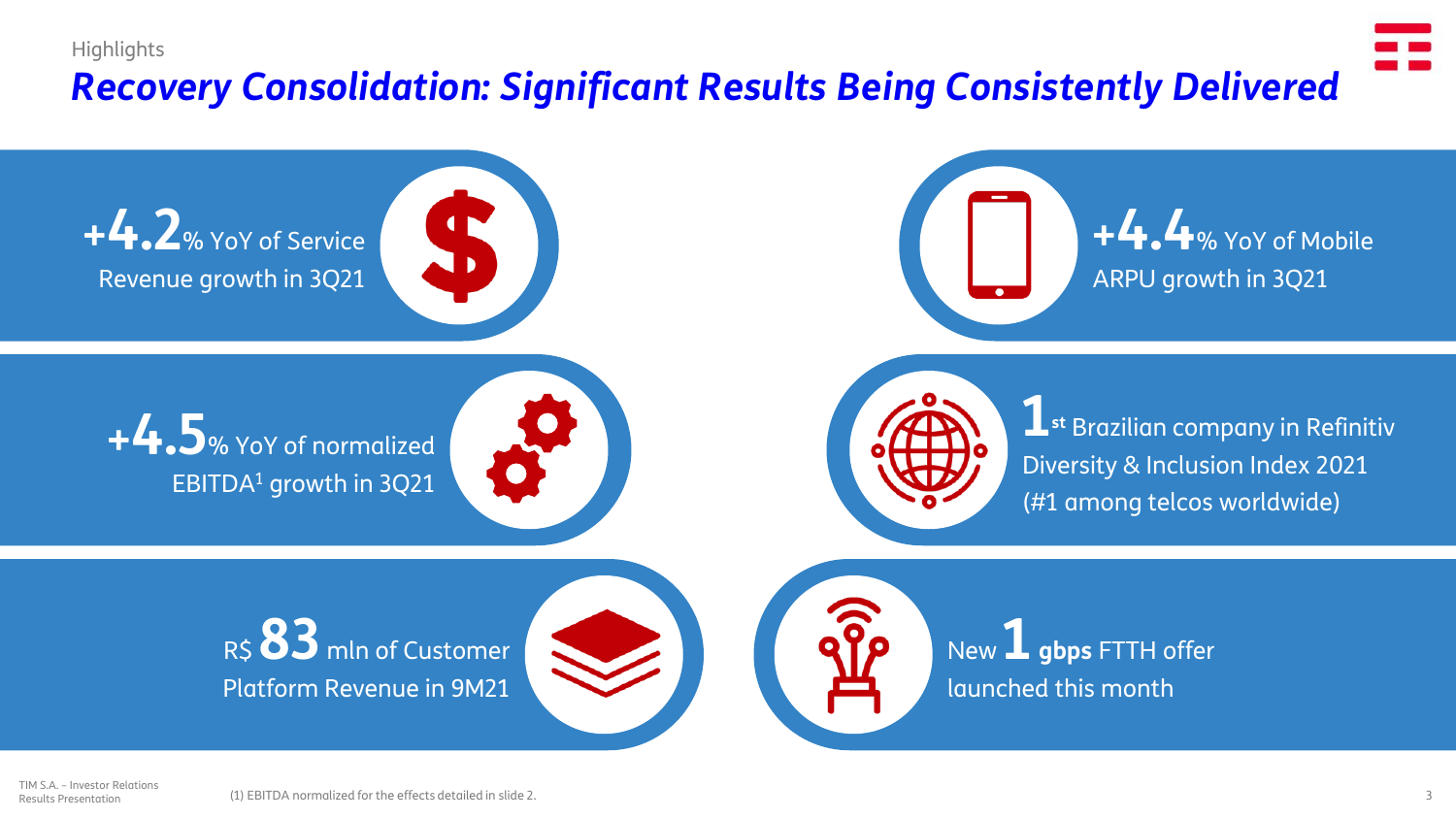Financial Evolution

# *Solid Revenue Growth, Amid Softer Economic Recovery in 2H21*

### **Net Service Revenue Breakdown**

(R\$ mln)



**Consistency in 9M21 results, on the way to meet company's short-term guidance**



# **Net service revenue accelerated** (+2.7 QoQ)

**Sequential Client Generated revenue growth** (+3.0% YoY | +2.3 QoQ)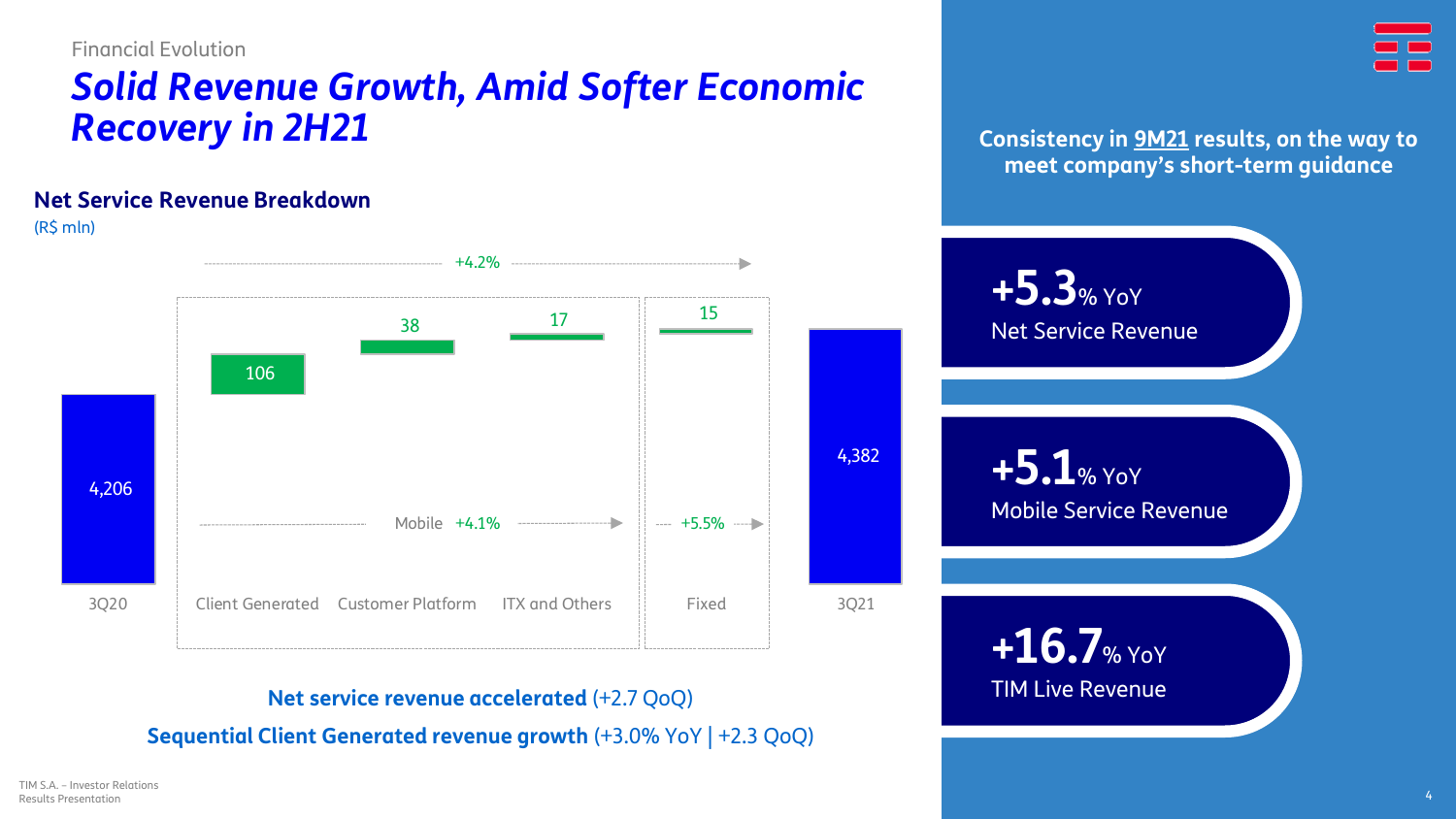#### Mobile Operation

# *Value Strategy Paying Off: TIM's ARPU Outperforms Peers in Brazil*



Results Presentation

(1) Exclusively partnership with Martins Atacado for 6 months.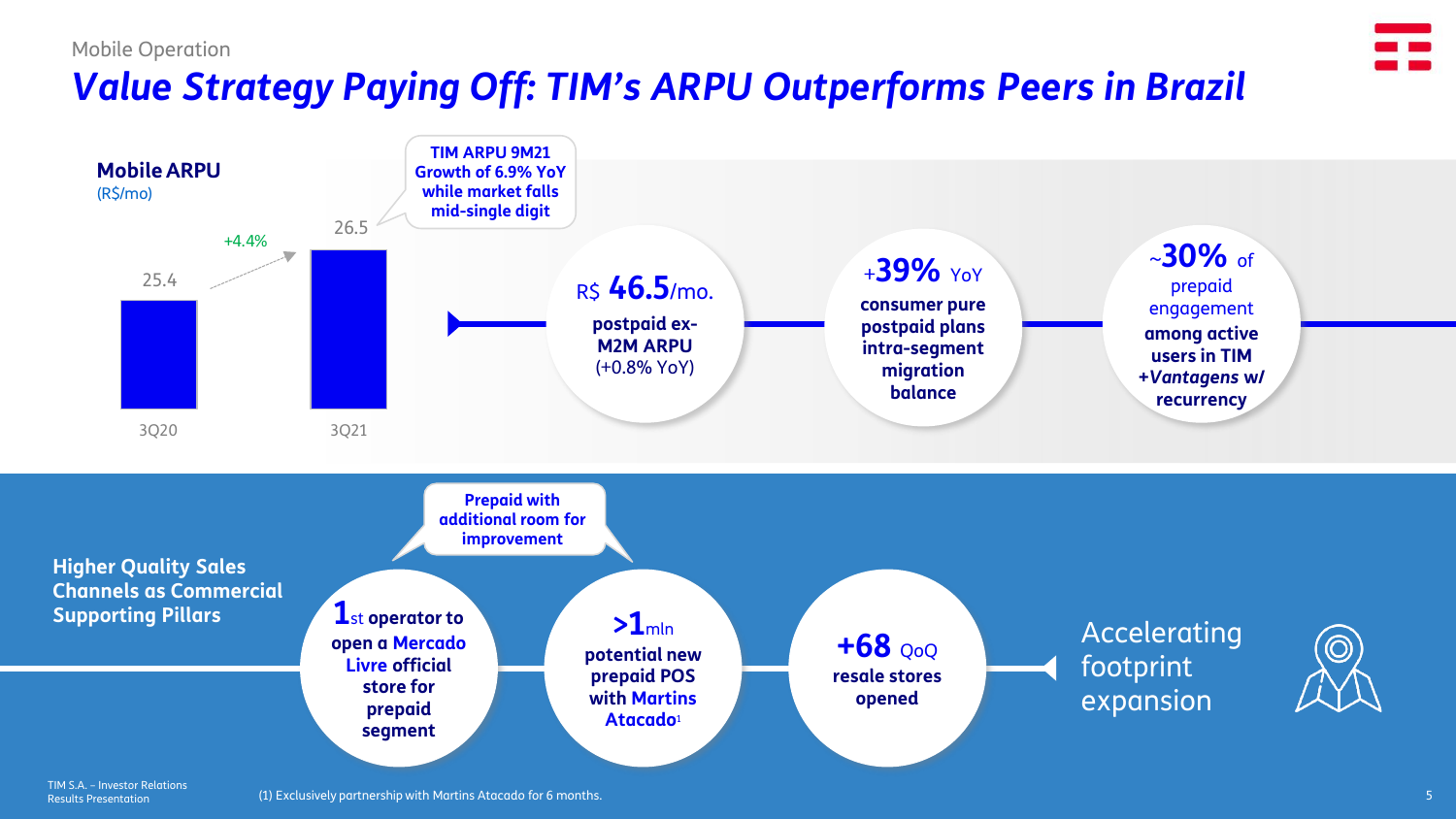### Mobile Operation

# *Offering Differentiation Supporting Value Strategy: A Clear Market Leader*

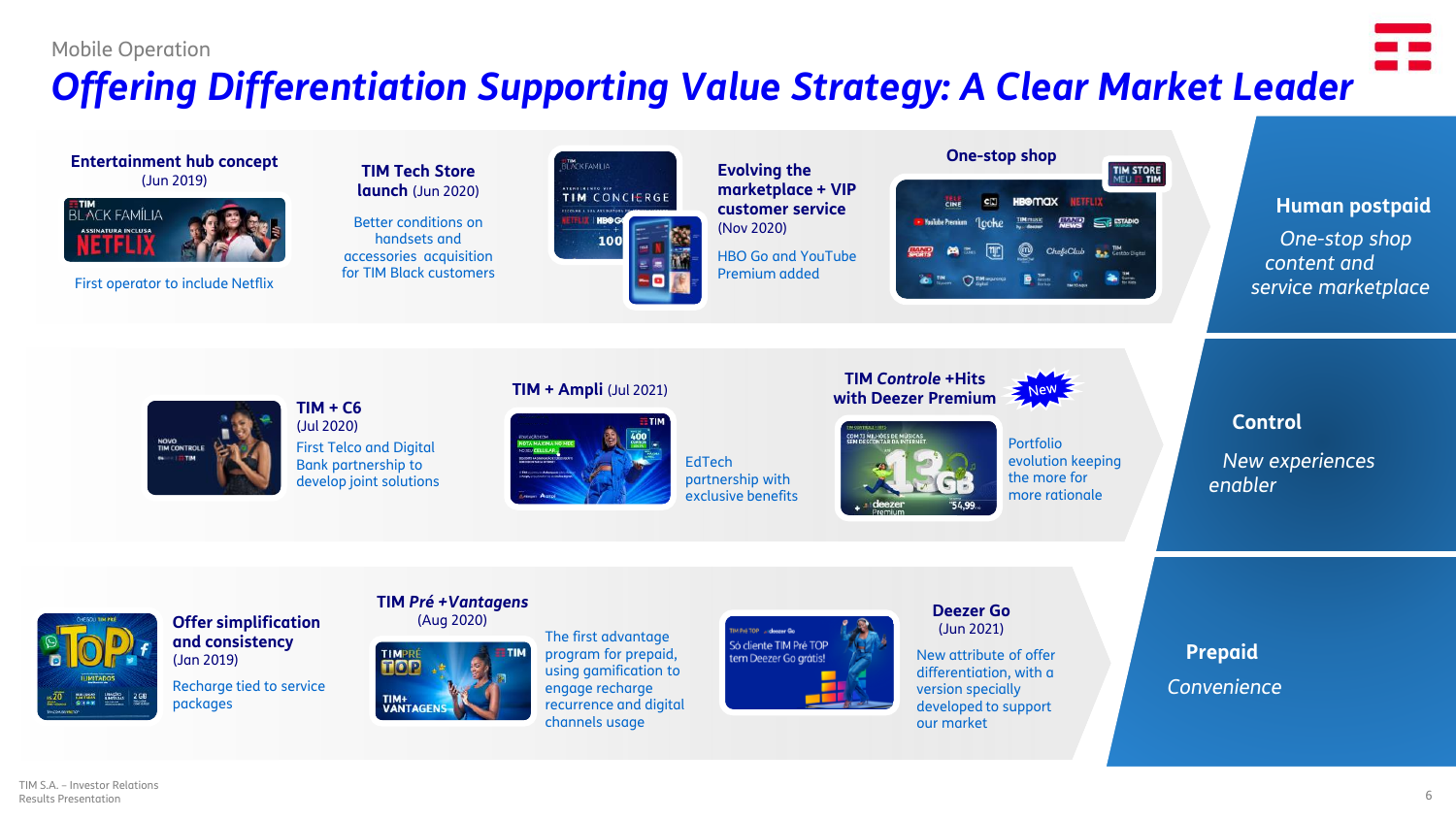# *Customer Platform: Revisiting Client Base Monetization Strategy*



## **CUSTOMER PLATFORM**

### **Commercial Partnerships Strategic Partnerships**

- Remuneration model: **Revenue per view and click**
- Target: **Brands seeking to increase awareness and consideration, lead generation, apps install, consumer survey, 1st party data enrichment**
- TIM Deliveries: **Advertising and data intelligence**
- Assets involved: **Customer base size & knowledge and touch points**

• Remuneration model: **CAC fee + equity**

**JOURNEY BASED CONTEXT**

→ Data Rewards

- Target: **Companies seeking exponential growth in record time leveraging a symbiotic relationship with TIM**
- TIM Deliveries: **Brand endorsement, commercial capillarity, be part of the core offer, and data intelligence**
- Assets involved: **Customer base size & knowledge, touch points, national sales channel, billing & collection capabilities and Giga bonuses**

→ In-app Ads: *Meu TIM*, TIM *+Vantagens*, TIM Fun → Push Notification: Text, Image, GIF, Video

### **CUSTOMER PLATFORM RESULTS**

R\$ **83** mln **Revenue in 9M21**

# $\sim$ **4.1**%

**Total equity stake** reached in a partnership<sup>1</sup> in Oct/21

# $5$  mln +

**Customers** accepted an offer from a partner

# **10**<sup>x</sup>

**App installs** Sep vs Jan 2021

## **TIM INSIGHTS + TIM ADS**

### **HIGH PROPENSITY CLUSTERS**

- → Digital banks, Credit Ranking
- → Cashback promotions and Marketplaces
- → Digital Education and Graduation
- Retail, Consumer Goods, Digital Services

TIM S.A. – Investor Relations Results Presentation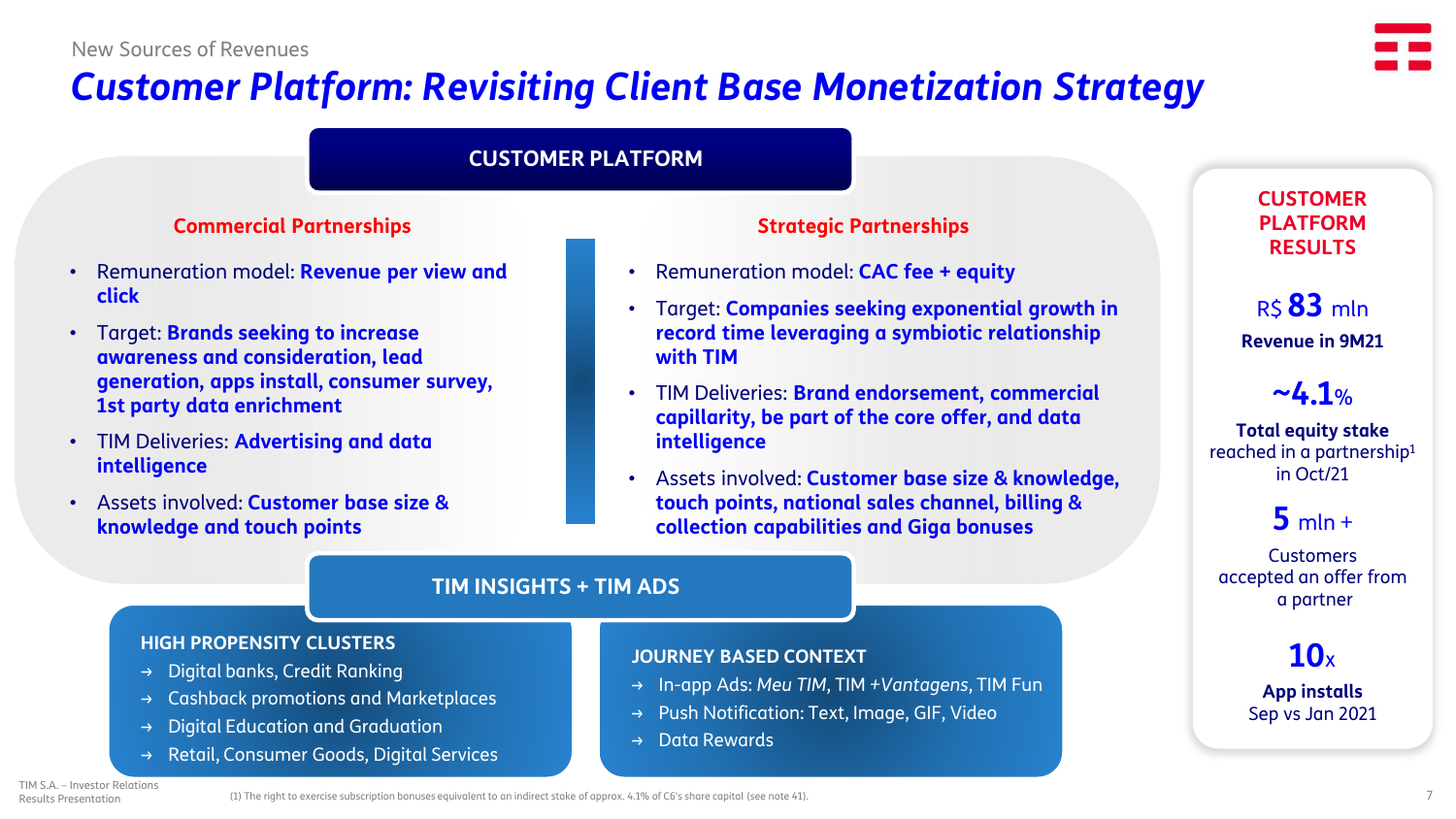# *Strong Deliveries on Ongoing Projects and New Partnerships Kickoff*





### **FINANCIAL & EDUCATION SERVICES PARTNERSHIPS UNDER DEVELOPMENT**



# → **Consolidation opportunity** in the news, books, music, and video **fragmented local market CONTENT**

**Leverage Telco** relevant position as a **distribution channel**

# **E-HEALTH**

- → Agreement to **explore telemedicine and ehealth**
- **Final phase of partner selection among 7 solid proposals,** expected to launch by 1Q22

**DIGITAL WALLET / MARKETPLACE**

- → **Given new market dynamics, we are refining our strategy**
- → **Smart lighting project signed and smart grid tests**

**IoT IoT IoT IoT IOT IOT IOT IOT IOT IOT IOT IOT IOT IOT IOT IOT IOT IOT IOT IOT IOT IOT IOT IOT IOT IOT IOT IOT IOT IOT IOT IOT IOT IOT IOT IOT IOT**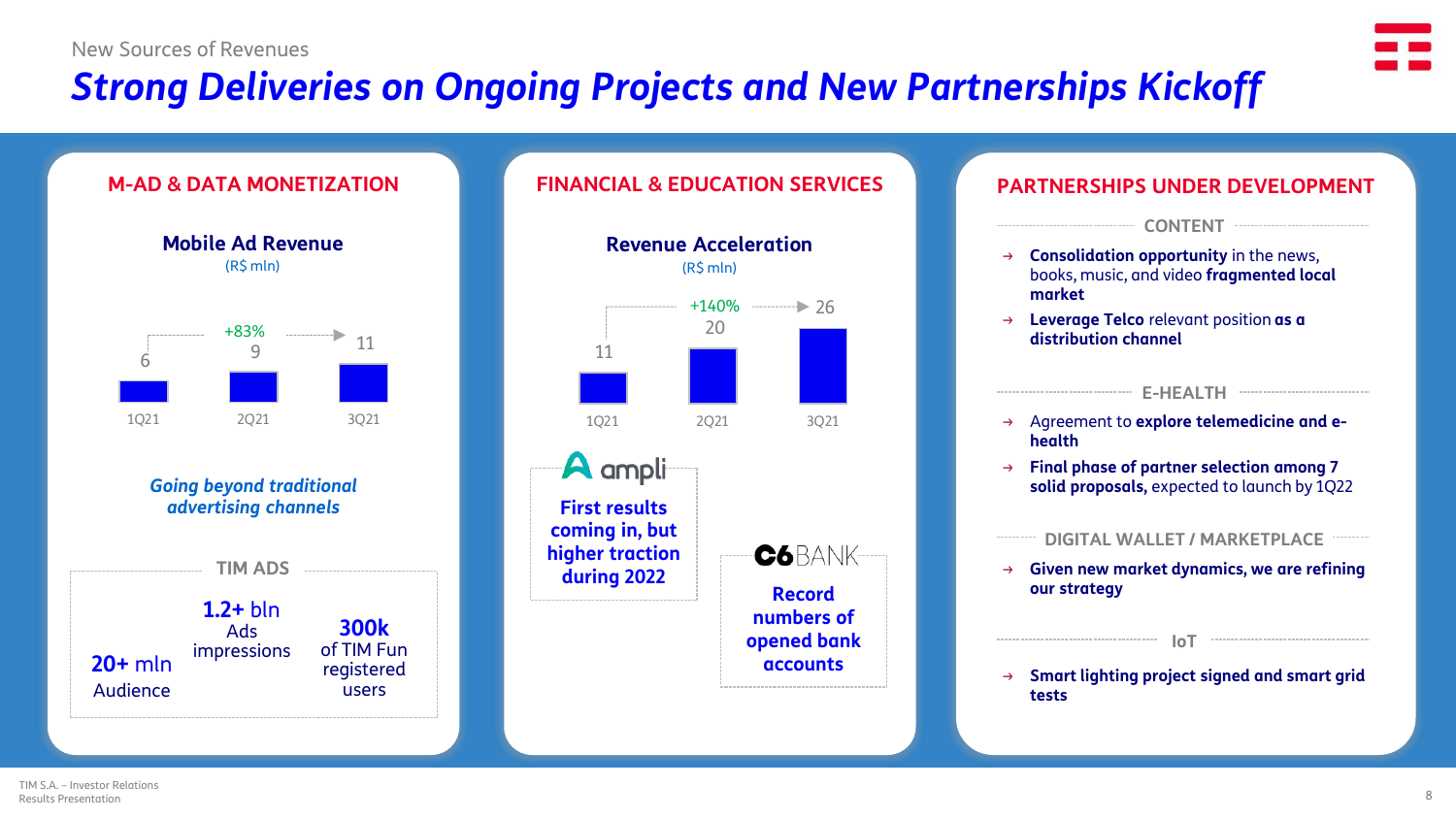### TIM Live Operation

# *FiberCo Deal Will Initiate a New Era of Fiber Expansion, Preparing for 2022 FTTH Rollout Acceleration*

# **FiberCo: In 2022, new cities launching to offset the 2021 gap**

### *Steps*

- → **Closing expected in mid-November**
- → **Management appointment after Closing**

### *Deal recap and update*

- → **Secondary proceeds: R\$ 1.1 bln paid upon Closing**
- → Primary proceeds of R\$ 600 mln
- → **TIM will hold 49% of the capital** of FiberCo
- → Contribution w/ total available **HPs until the closing**
- → **Additional FTTSite contract** synergic with FiberCo service coverage

| $\sim$ RS 450 mln      |
|------------------------|
| of cash flow           |
| savings between        |
| <b>Closing and end</b> |
| of 2023                |



### **4Q trends is showing signs of improvement**





**Offer upload speed matching competitors best download**

# **TIM Live Ultra-broadband**

**UNIQUE OFFER IN HIGH-END MARKETS**

#### **OPENING THE GIGA ERA IN ALL CITIES COVERED**

- → Upload **up to 500 Mbps**
- → **Embedded content**
- → **Exclusive accessories and devices** offers in TIM Tech store
- **Price point ~40%+ of typical FTTH customer expense**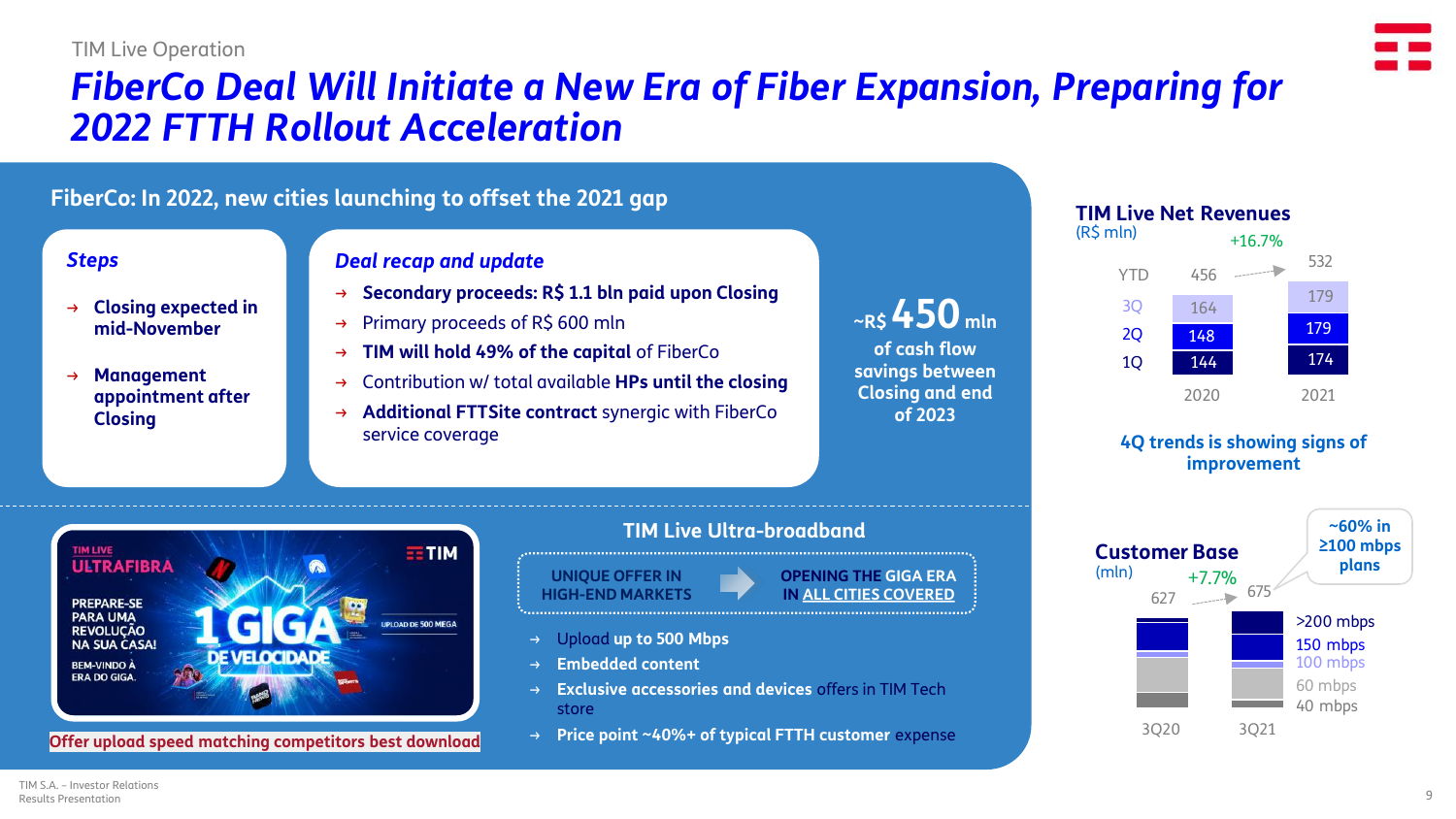#### Infrastructure

# *Technological Transformation to Build New Capabilities and Prepare the Company for Imminent Transformations*

**MOBILE ACCESS NETWORK**

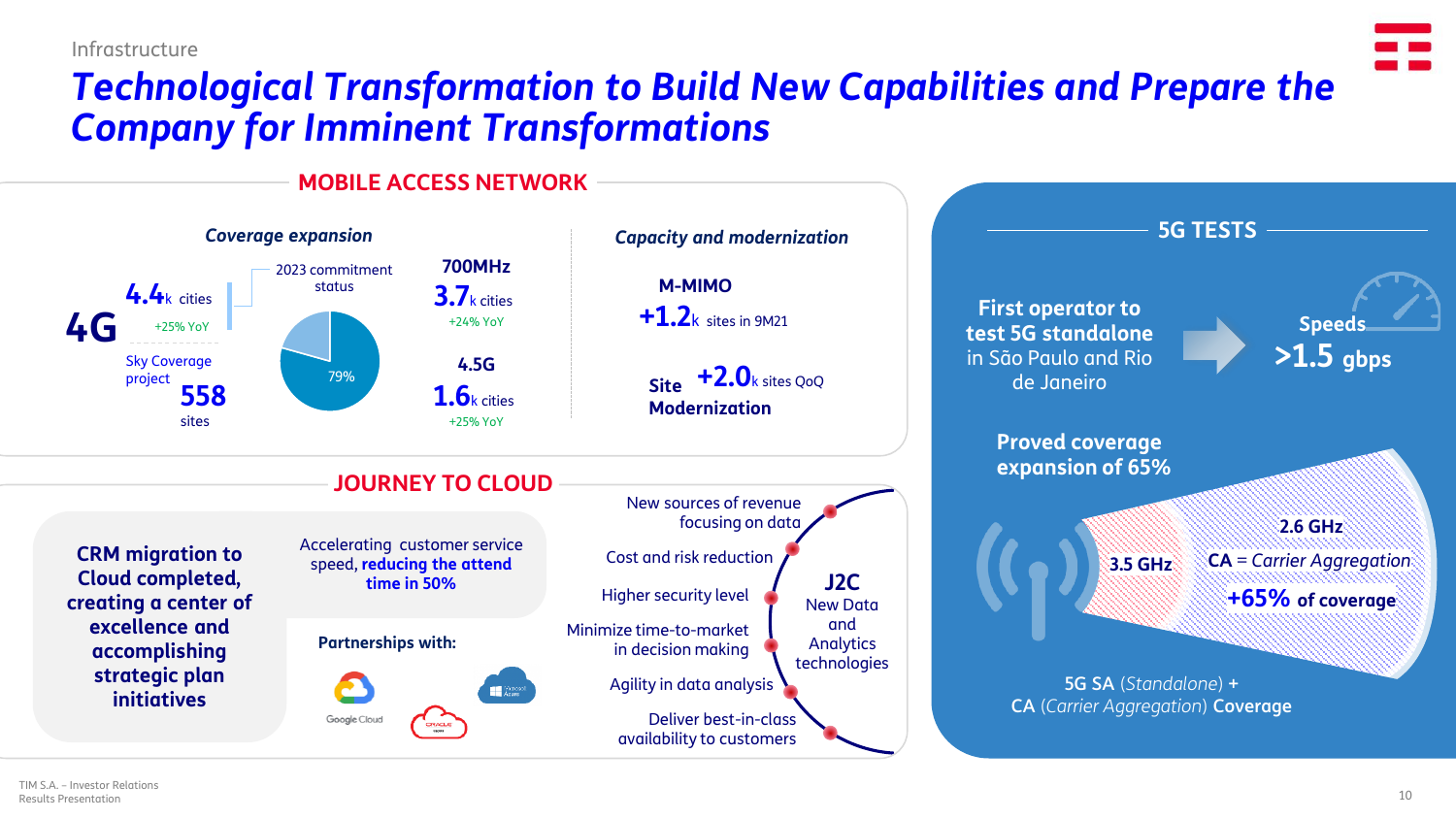### Infrastructure

# *Investment Focused Auction, With Results to Be Known in November*



| മ             | <b>National</b><br>2x 5+5 MHz                        | <u>NU ICSUILUUIS IUUIIU</u><br>Regional<br>$2x$ 5+5 MHz | <u>Universities in Hutional lot can bid</u><br>$4 \times 20$ MHz<br>$Sub-cap: 100 MHz$                            | <b>Cap</b> $30\%$ between 1-3 GHz = 199.5 MHz<br>Sub-cap: 50 MHz | TO YOU INCLISE<br>Sub-cap: 1 GHz |
|---------------|------------------------------------------------------|---------------------------------------------------------|-------------------------------------------------------------------------------------------------------------------|------------------------------------------------------------------|----------------------------------|
| <b>PELIGA</b> | 4G coverage in localities without 4G and<br>highways |                                                         | Fiber Backhaul, 5G coverage<br>National lots only: spectrum clean-up, federal<br>private network, Connected North | 4G coverage in municipalities and localities<br>without 4G       | "Connected Public Schools"       |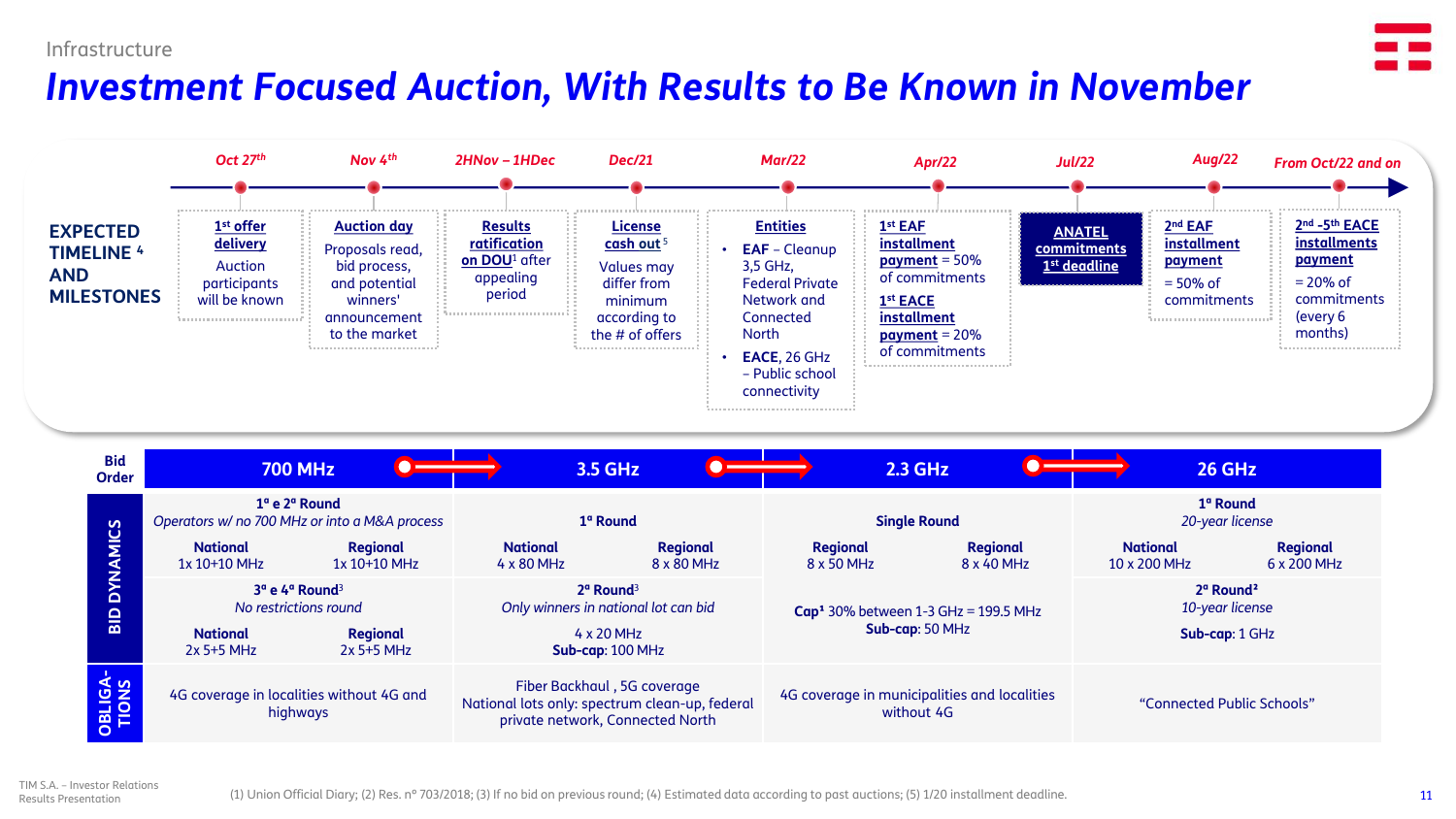

# *Robust EBITDA Growth with Margin Expansion, as a Result of Consistent Opex Dynamics*

# **Opex**<sup>1</sup> **dynamic way below inflation despite spikes in indexes**



### **IPCA (19-21): 13.66% | IPCA (LTM**2**): 10.25%**

- → Digitalization efforts are still an important driver for customer care +5.5% and acquisition dynamics: **6.1% p.y. avg. reduction over the past 3 years (versus -4.0% of total Opex)**
- → Bad Debt reduction: **-6.1% YoY in 9M21 (2.3% of gross revenues)**
- $\rightarrow$  Renegotiation of major contracts mechanics
- → Amplifying self-energy generation measures (open-market already represents >60% of consumption) and testing new practices in plants operation







TIM S.A. – Investor Relations Results Presentation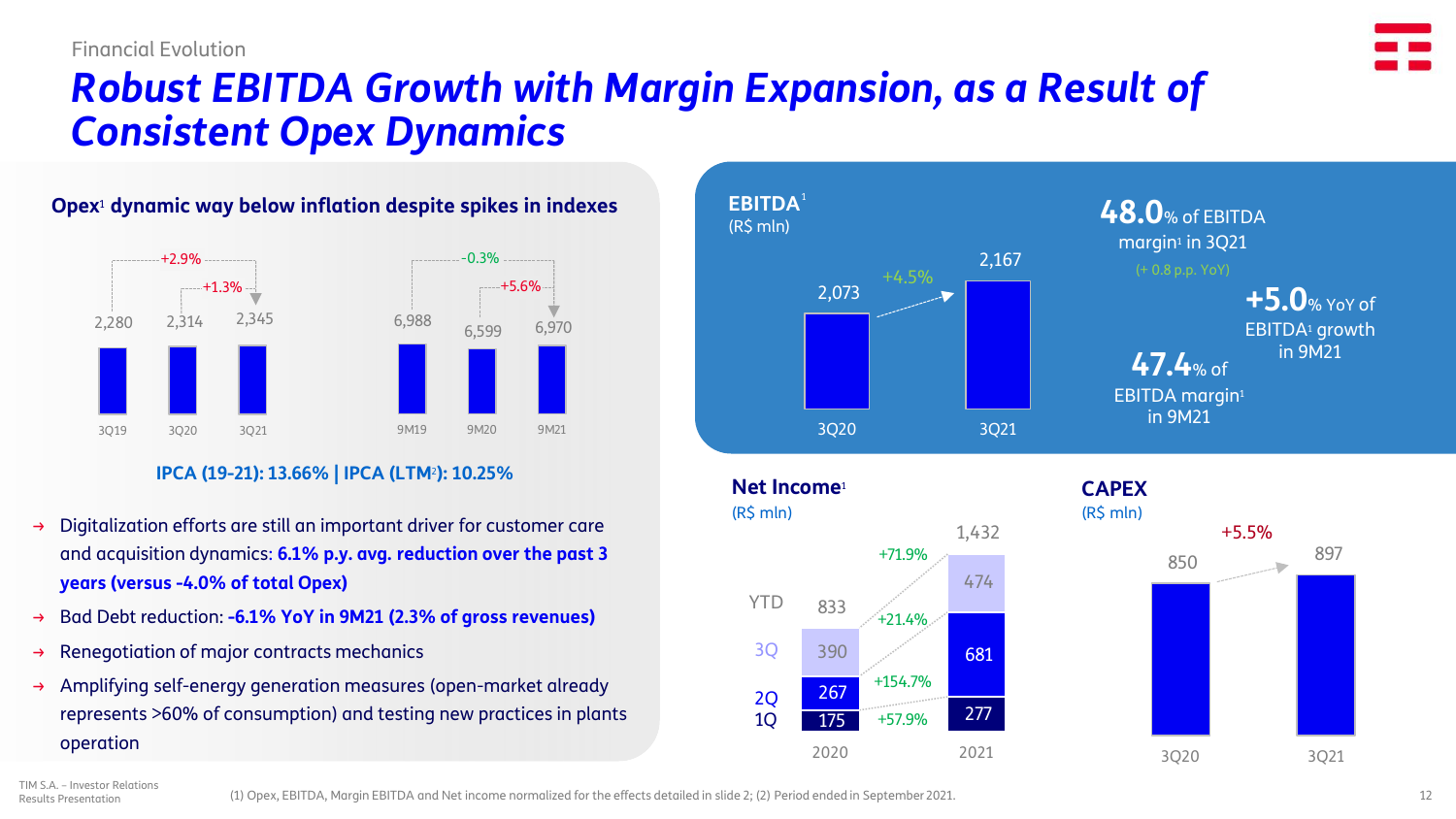### Financial Evolution

# *Strong Financial Position to Meet Upcoming Commitments*



#### **Net Financial Position** (R\$ mln) -29.8%  $-16.3%$  $\begin{array}{@{}c@{\hspace{1em}}c@{\hspace{1em}}c@{\hspace{1em}}c@{\hspace{1em}}c@{\hspace{1em}}c@{\hspace{1em}}c@{\hspace{1em}}c@{\hspace{1em}}c@{\hspace{1em}}c@{\hspace{1em}}c@{\hspace{1em}}c@{\hspace{1em}}c@{\hspace{1em}}c@{\hspace{1em}}c@{\hspace{1em}}c@{\hspace{1em}}c@{\hspace{1em}}c@{\hspace{1em}}c@{\hspace{1em}}c@{\hspace{1em}}c@{\hspace{1em}}c@{\hspace{1em}}c@{\hspace{1em}}c@{\hspace{$ 3Q20 2Q21 3Q21  $\epsilon = -$ Reported  $10.50x$ 0.74x 0.60x Net Debt / EBITDA LTM After Lease -0.23x -0.44x -0.58x

#### IOC announcements (R\$ mln) **Sustaining Historical Shareholder Remuneration Levels**